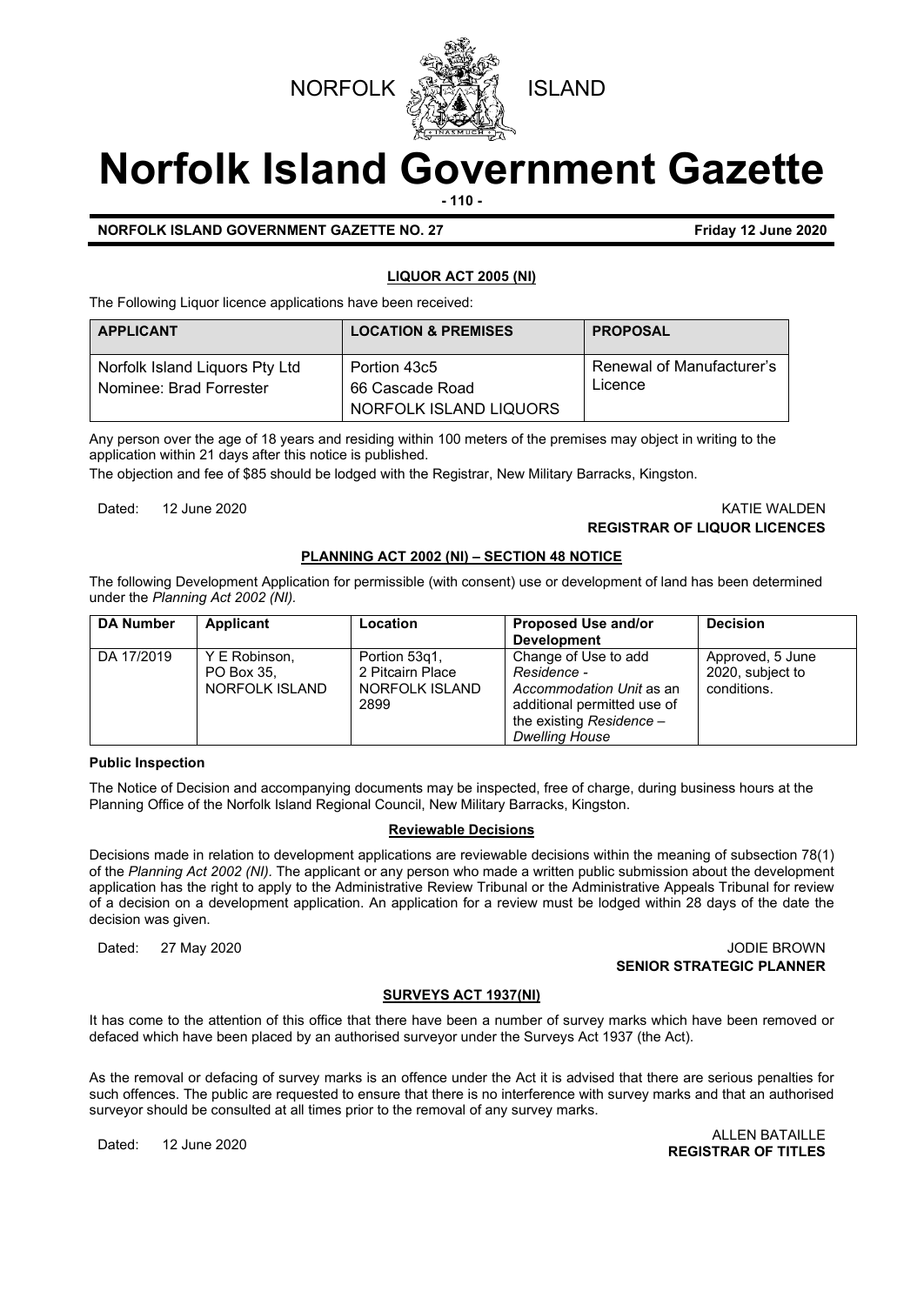# **PLANNING ACT 2002 (NI) – SUBSECTION 43(1) NOTICE**

# **DEVELOPMENT APPLICATIONS**

| <b>Development Application No.:</b> | DA.BA 14/2020                                                                                                                    |
|-------------------------------------|----------------------------------------------------------------------------------------------------------------------------------|
| Applicant:                          | P C Buffett                                                                                                                      |
|                                     | PO Box 485, NORFOLK ISLAND 2899,                                                                                                 |
| Location:                           | Portion 58q9, 22 Douglas Drive and Portion 58q4, 24 Douglas Drive                                                                |
| Proposed Development:               | Change of use to add Food Premise and Shop as additional permitted uses at<br>premises and Two Flush Wall Advertising Structures |
| Zone:                               | Light Industrial                                                                                                                 |
| Category:                           | Permissible (with consent)                                                                                                       |

#### **Public Exhibition**

This Development Application may be inspected, during business hours, at the Planning Office at the Norfolk Island Regional Council, New Military Barracks, Kingston; and also at the Norfolk Island Regional Council website <http://www.norfolkisland.gov.nf/your-council/council-documents/documents-public-exhibition>

#### **Submission**

Any person may, during the period between Monday 1 June 2020 and Monday 15 June 2020, make written submissions to the General Manager about this Development Application. All submissions must state the relevant Development Application number. All submissions must be signed by at least one person making the submission. If a submission objects to the proposed development, the grounds for objections must be specified in the submission.

#### **Reviewable decisions**

Decisions made on this Development Application under the *Planning Act 2002 (NI)* are reviewable decisions within the meaning of subsection 78(1) of the Act.

# Dated: 27 May 2020 JODIE BROWN **SENIOR STRATEGIC PLANNER**

# **TRAFFIC ACT 2010 (NI)**

# **TEMPORARY CLOSURE OF ROAD FOR ROAD WORKS**

# **CULVERT REPLACEMENT & REPAIR**

# **NEW CASCADE ROAD – BETWEEN TAYLORS ROAD AND HARPERS ROAD**

I, Andrew Roach, Chief Executive Officer and General Manager of the Norfolk Island Regional Council, under section 50 of the *Traffic Act 2010*, **close** that part or parts of the road specified in Part 1 of the Schedule to all vehicular traffic (except any vehicle specified in Part 2 of the Schedule) for and during the period **8.00 am to 4.00 pm on and from Monday 1 June 2020 through to Monday 31 August 2020** as necessary for public safety purposes and as I am of the opinion it is necessary or desirable to do so in order to carry out **CULVERT REPLACEMENT AND REPAIR AT CULVERTS 2, 4 & 6**.

# **SCHEDULE**

**Part 1** – Partial Road Closure: That part of New Cascade Road, from Portion 26h to Portion 27b3 between Taylors Road and Harpers Road, for the purpose of culvert/pipe replacement and repair as shown on the attached plan and map. The start and end of the road works site to be as officially signposted by the Council or as directed by Council workers at the works site or as directed by police from time to time during the period which from time to time may be a closure of all of the road or a closure of only a part of the road or a closure of one or more carriageways of New Cascade Road as needed for the culvert works.

**Part 2** - Exempted classes of vehicles –

- (a) Vehicles and plant authorised by the Interim General Manager of the Norfolk Island Regional Council or delegate thereof for delivery of goods or services;
- (b) Council vehicles and plant involved on official business;
- $\overline{c}$  Police, ambulance, fire services and emergency vehicles on official business;<br>(d) Vehicles authorised by OIC Police or delegate thereof.
- Vehicles authorised by OIC Police or delegate thereof.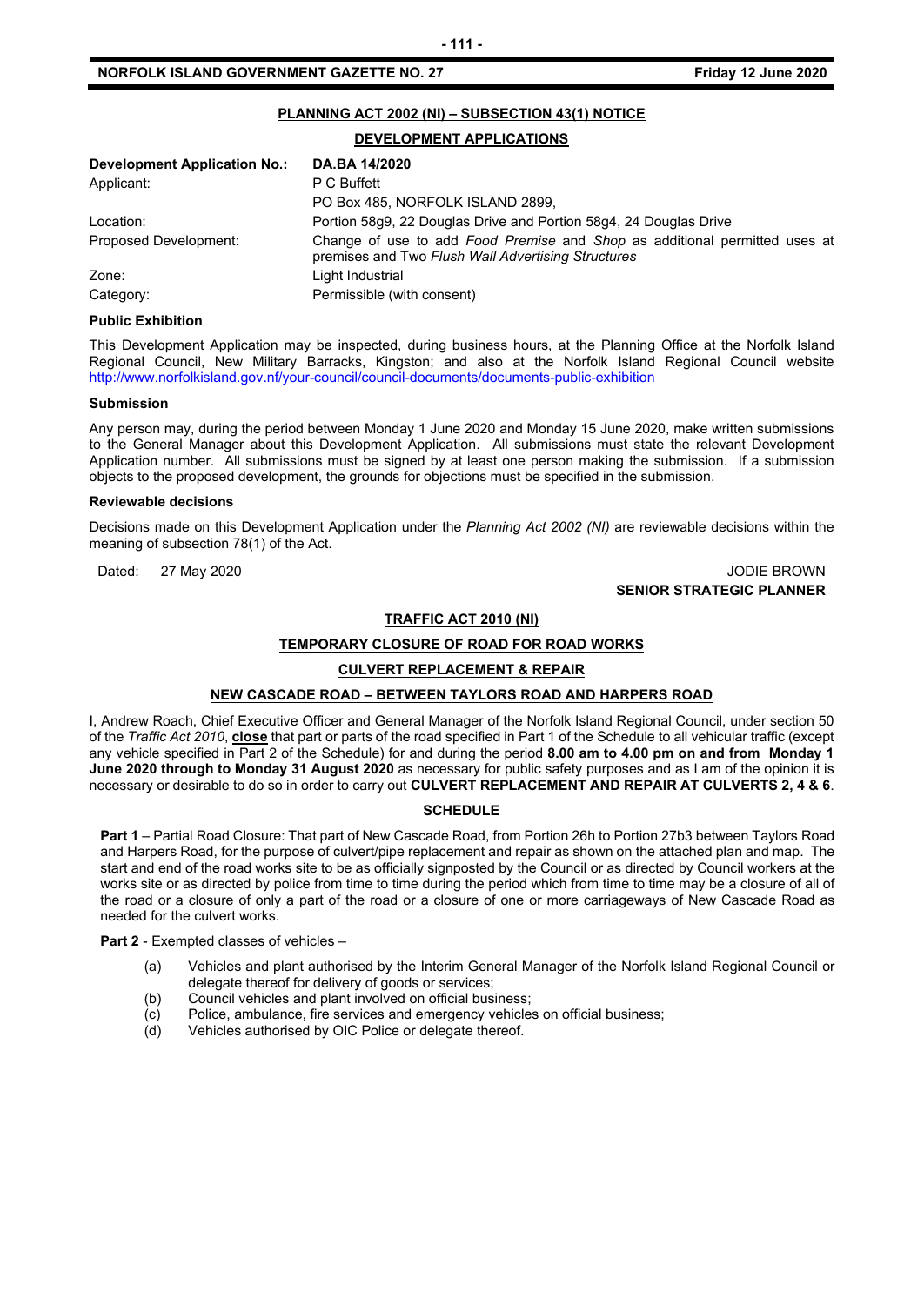# **NORFOLK ISLAND GOVERNMENT GAZETTE NO. 27 FRIDAY 12 JUNE 2020**



# Dated: 26 May 2020 ANDREW ROACH **CHIEF EXECUTIVE OFFICER**

# **DISASTER AND EMERGENCY MANAGEMENT ACT 2001 (NI) DECLARATION OF STATE OF DISASTER OR EMERGENCY**

# **Section 9: Disaster and Emergency Management Act 2001 (NI)**

I, Eric Hutchinson, Administrator of Norfolk Island, acting on the advice of the EMNIC Chair, hereby declare that at 16:15 Hrs on this 16<sup>th</sup> day of the month of March in the year 2020.

A state of **EMERGENCY** exists, in respect of so much of the Territory of Norfolk Island as is in my opinion, is affected or likely to be affected by the Emergency.

That area being The Whole of the Territory of Norfolk Island.

This Declaration remains in force for a period of 72 hours and will expire on 18<sup>th</sup> March at 16:15 Hrs.

Dated: 16 March 2020 **ERIC HUTCHINSON ADMINISTRATOR**

# **EXTENSION RENEWAL OF DECLARATION**

This declaration has been extended upon recommendation by the EMNIC Chair on for a period of 28 days.

And will expire on 15<sup>th</sup> April 2020 at 16:15 Hrs.

Dated: 16 March 2020 **ERIC HUTCHINSON** 

# **ADMINISTRATOR**

# **DISASTER AND EMERGENCY MANAGEMENT ACT 2001 (NI)**

# **EXTENSION OF DECLARATION OF STATE OF EMERGENCY**

I Eric Hutchinson, Administrator of Norfolk Island and delegate of the Minister under Section 5 of, and item 1.27 of the Schedule to, the *Minister's Norfolk Island Delegation Instrument 2019*:

**PURSUANT** to Section 9 of the *Disaster and Emergency Management Act 2001* (NI) [the Act] and acting on the advice of the Controller;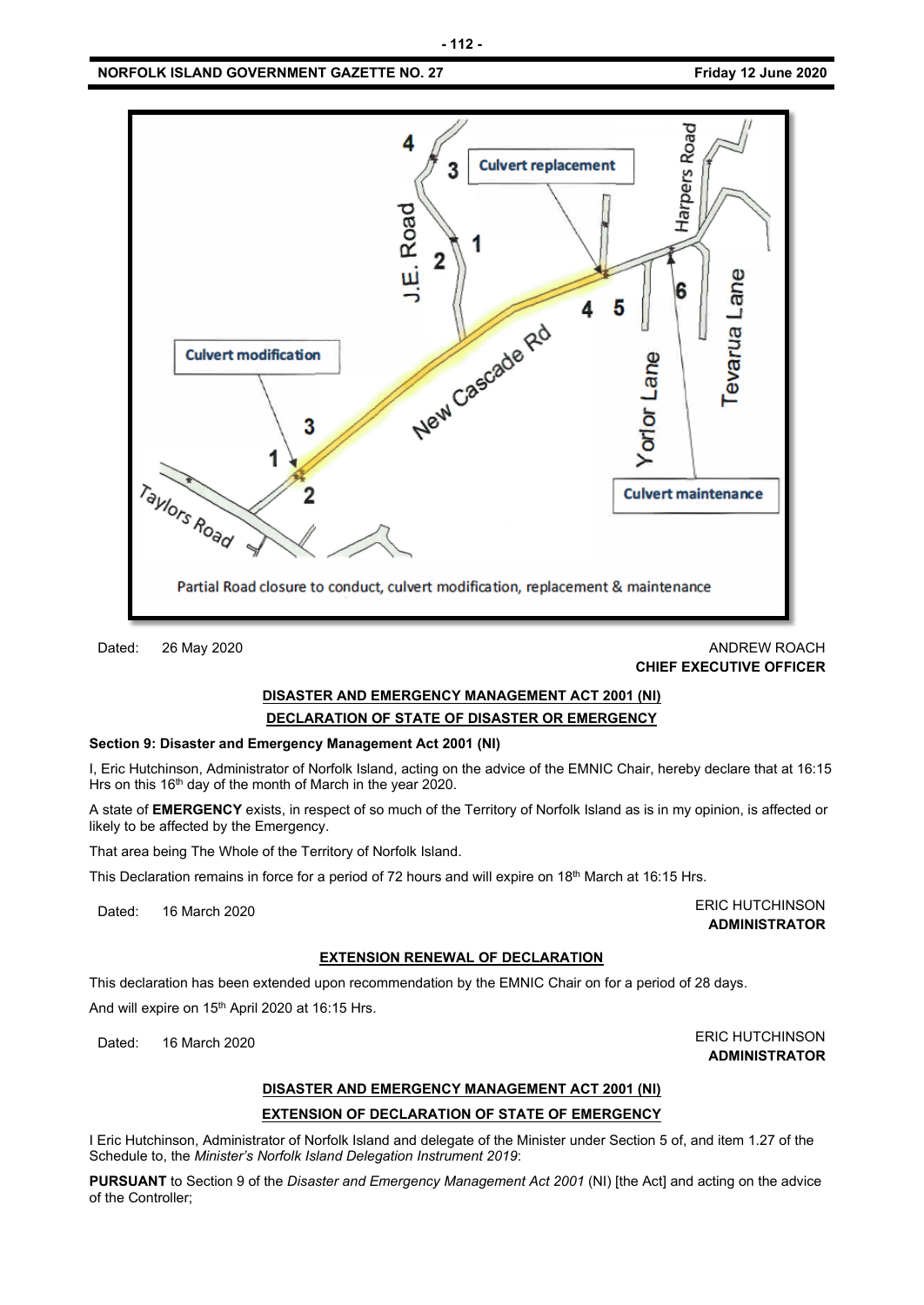# **NORFOLK ISLAND GOVERNMENT GAZETTE NO. 27 Friday 12 June 2020**

**EXTEND** the declaration of emergency made under section 9 of the Act at 16:15 Hrs on Monday 16 March 2020, for the whole of the Territory of Norfolk Island, until 16:15 hr on Tuesday 30 June 2020.

Dated: 26 March 2020<br>Dated: 26 March 2020

# **ADMINISTRATOR**

# **TRAFFIC ACT 2010 (NI)**

#### **TEMPORARY CLOSURE OF ROAD - MOVEMENT OF WIDE AND HEAVY VEHICLES**

# **MARSHS ROAD FROM STOCKYARD ROAD TO BALL BAY**

I, Andrew Roach, Chief Executive Officer and General Manager of the Norfolk Island Regional Council, under section 50 of the *Traffic Act 2010* (NI), temporarily **close** that part or parts of the road specified in Part 1 of the Schedule to all vehicular traffic (except any vehicle specified in Part 2 of the Schedule) **for a 24 hr period each day from the date of publication in the Gazette to 6.00am on 30 September 2020** as I am of the opinion it is necessary or desirable to do so for public safety purposes and to enable Boral Resources QLD Pty Limited to receive and move vehicles, plant, equipment and materials from Ball Bay's temporary Groyne involving the operation of wide and heavy vehicles and for related purposes.

# **SCHEDULE**

**Part 1** – Partial Road Closure: That part or parts of the roads comprising Marsh's Road from Stockyard Road to Ball **Bay** 

**Part 2** - Exempted classes of vehicles –

- a) Vehicles and plant authorised by the General Manager of the Norfolk Island Regional Council or delegate thereof for delivery of goods or services;
- b) Council vehicles and plant involved on official business;
- c) Police, ambulance, fire services and emergency vehicles on official business;
- d) Vehicles authorised by OIC Police or delegate thereof;
- e) Fuel and Gas supply vehicles

# Dated: 27 March 2020 ANDREW ROACH **CHIEF EXECUTIVE OFFICER**

# **FULL TIME POSITIONS VACANT**

Norfolk Island Regional Council is seeking applications from enthusiastic, suitable persons to join the Council team. The relevant Position Descriptions listing the full set of key accountabilities and competencies are available from Local Government Management Solutions.

- **Management Accountant**
- **Financial Accountant**
- **Payroll/HR Officer**

For further information on these roles, please download the Position Information Pack, Position Description and Selection Criteria from Local Government Management Solution's website at [www.lgnsw.org.au/lgms](http://www.lgnsw.org.au/lgms)

Applications including a full CV, covering letter and response to the position's selection criteria must be completed online through our website. Applicants must address the selection criteria to be considered for the role.

For further details regarding these positions, please contact Mark Anderson Manager, Local Government Management Solutions on +61 418 864 866 or Wayne Noakes, Senior Consultant Local Government Management Solutions on +61 429 618 526 for a confidential discussion.

**Applications must be submitted online by 5pm Monday 22 June 2020.**

Dated: **5/06/2020** ANDREW ROACH **GENERAL MANAGER**

# **PROVISION OF LEGAL SERVICES**

# **REQUEST FOR QUOTE 13/20**

Council is seeking quotes from suitably qualified persons to provide legal services to the Council across a number of practice areas of the law which are applicable to Norfolk Island.

Practice areas of law include:

- Area 1 Property
- Area 2 Commercial and Corporate
- Area 3 Building and Construction
- Area 4 Intellectual Property and Technology
- Area 5 General Litigation and Debt Recovery
- Area 6 Public Administration and Local Government
- Area 7 Workplace Relations and Employment